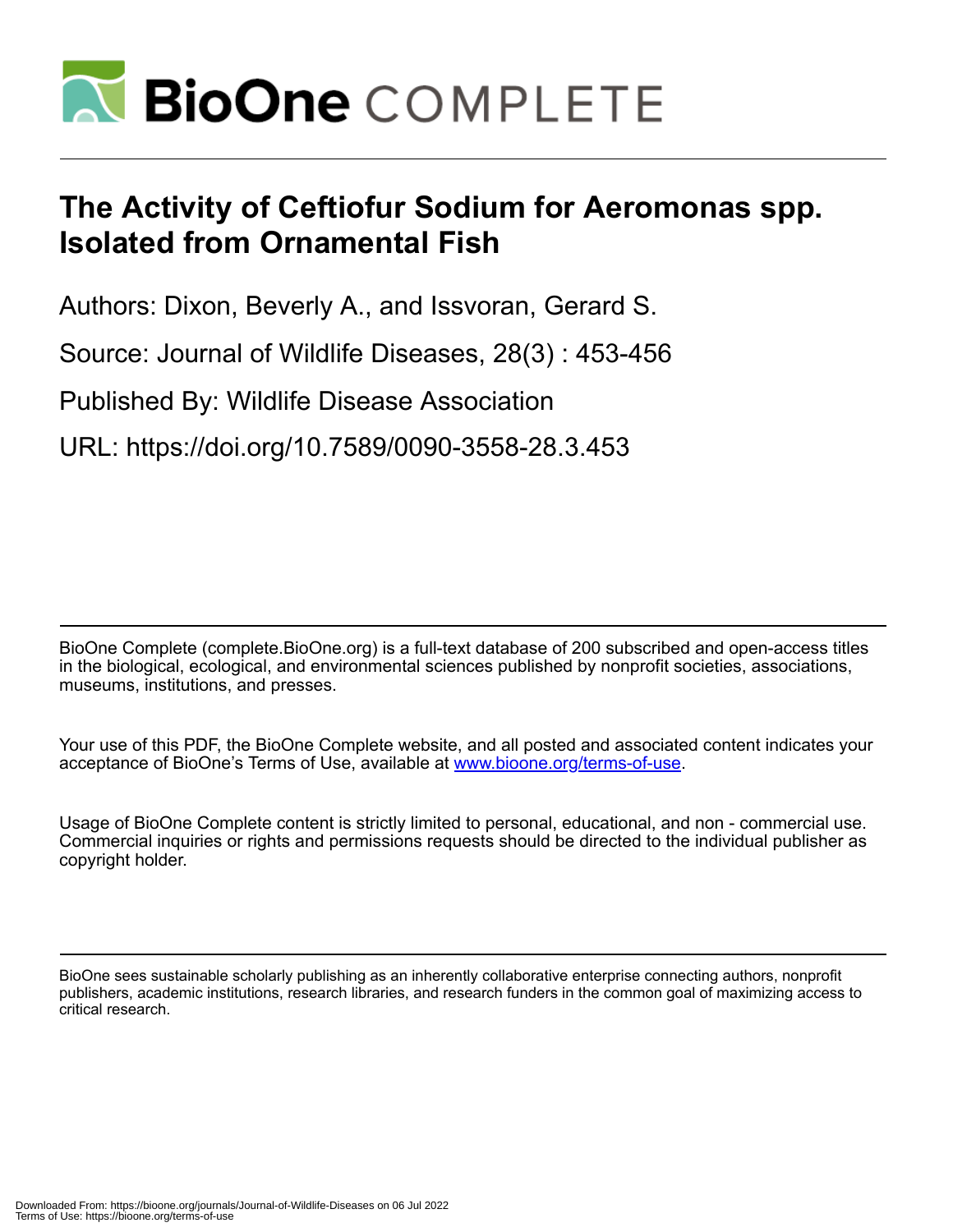# **The Activity of Ceftiofur Sodium for Aeromonas spp. Isolated from Ornamental Fish**

**Beverly A. Dixon and Gerard S. Issvoran,** Department of Biological Sciences, California State University, Hayward, California 94542, USA

ABSTRACT: Our objective was to determine the activity of ceftiofur sodium against *Aeromonas hydrophila* and *A.sobria* isolated from a variety of domestic and imported tropical fish. Twelve antimicrobial drugs were tested for effectiveness against these aeromonads using the Kirby-Bauer Disk Diffusion technique and minimum inhibitory concentration determinations. Ceftiofur sodium was highly effective in vitro against aeromonads isolated from ornamental fish. Of the 42 isolates of *Aeromonas* spp. tested, none were resistant to ceftiofur sodium; however, all isolates were resistant to ampicillin, and 71% were resistant to tetracycline.

*Key words:* ceftiofur sodium activity, *Aero monas,* ornamental fish.

It is well established in the pet fish industry that bacterial infections are responsible for heavy losses, from the farm level to the hobbyist tank. *Aeromonas* spp. has emerged as the most common bacterial pathogen; it causes infections in wounds, and opportunistic infections following the stresses of temperature change, handling, or poor water quality. Resistance of *Aero monas* spp. to commonly used antibiotics is an emerging problem in the ornamental fish industry; for example, isolates of *Aero monas* spp. from tropical fish imported from Singapore were resistant to tetracycline, sulfa drugs, erythromycin, and to a lesser degree to quinolone antibacterial drugs (Dixon et a!., 1990). Antimicrobial resistance also has been documented in bacteria isolated from food fish. Aeromonad resistance to tetracycline (Terramy- $\sin$ <sup>®</sup>) and ormethoprim/sulfadimethoxine (Romet-30 $\textcircled{\tiny{8}}$ ), the only two antibiotics approved for use on food fish in the United States, has been reported by numerous authors (Bullock, 1984; MacMillan, 1985; Ganzhorn, 1987; Hastings and McKay, 1987; Taylor, 1987; Stamm, 1989).

Many of the commonly used antimicrobial drugs may no longer prove efficacious for the treatment of this Gram-negative fish pathogen (Dixon et al., 1990). It may be necessary at this time to begin screening antim icrobial com pounds for efficacy against *Aeromonas* spp.

Naxcel $\mathcal{P}$ , the sodium salt of ceftiofur, is a broad spectrum B-lactamase-resistant cephalosporin. Naxcel<sup>®</sup> currently is marketed by the Upjohn Company (Kalamazoo, Michigan, USA) for treatment of bovine respiratory diseases associated with *Pasteurella hemolytica* and *P. multocida* infections. Ceftiofur also has excellent *in vitro* activity against Gram-negative bacteria such as *Escherichia coli, Salmonella typhimurium* and *Actinobacillus pleuropneumoniae* (Yancey et al., 1987).

Our objective was to determine the *in vitro* activity of ceftiofur sodium (Naxcel<sup>®</sup>) against *Aeromonas* spp. isolated from domestic and imported ornamental fish.

# **MATERIALS AND METHODS**

To determine the efficacy of ceftiofur sodium, 50 freshwater ornamental fish were obtained from a local wholesaler (Pan Ocean Aquarium, Inc., Hayward, California, USA) over the course of 4 mo. The fish included representatives from the following families: Anabantidae, Callichthyidae, Cichlidae, and Cyprinidae. Samples of kidneys or any evident external lesions were streaked on Rimler-Shotts medium (Shotts and Rimler, 1973) for primary isolation of *Aero monas* spp., and incubated at 30 C. Oxidase positive isolates were identified to genus ac cording to Fish Health Section Bluebook guidelines (Amos, 1985) using the following tests; motility, sensitivity to novobiocin (5 mcg), growth in salt-free nutrient gelatin, and fermentation of glucose on OF medium. Suspect *Aeromonas* spp. were inoculated into the Nonfermenter Test strip (NFT) system (Analytab Products, Plainview, New York, USA) for species identification. Once identified, stock cultures of the isolates were maintained on tryptic soy agar slants (Remel, Sacramento, California). Stock isolates were grown for 24 hr at 30 C, matched to a 0.5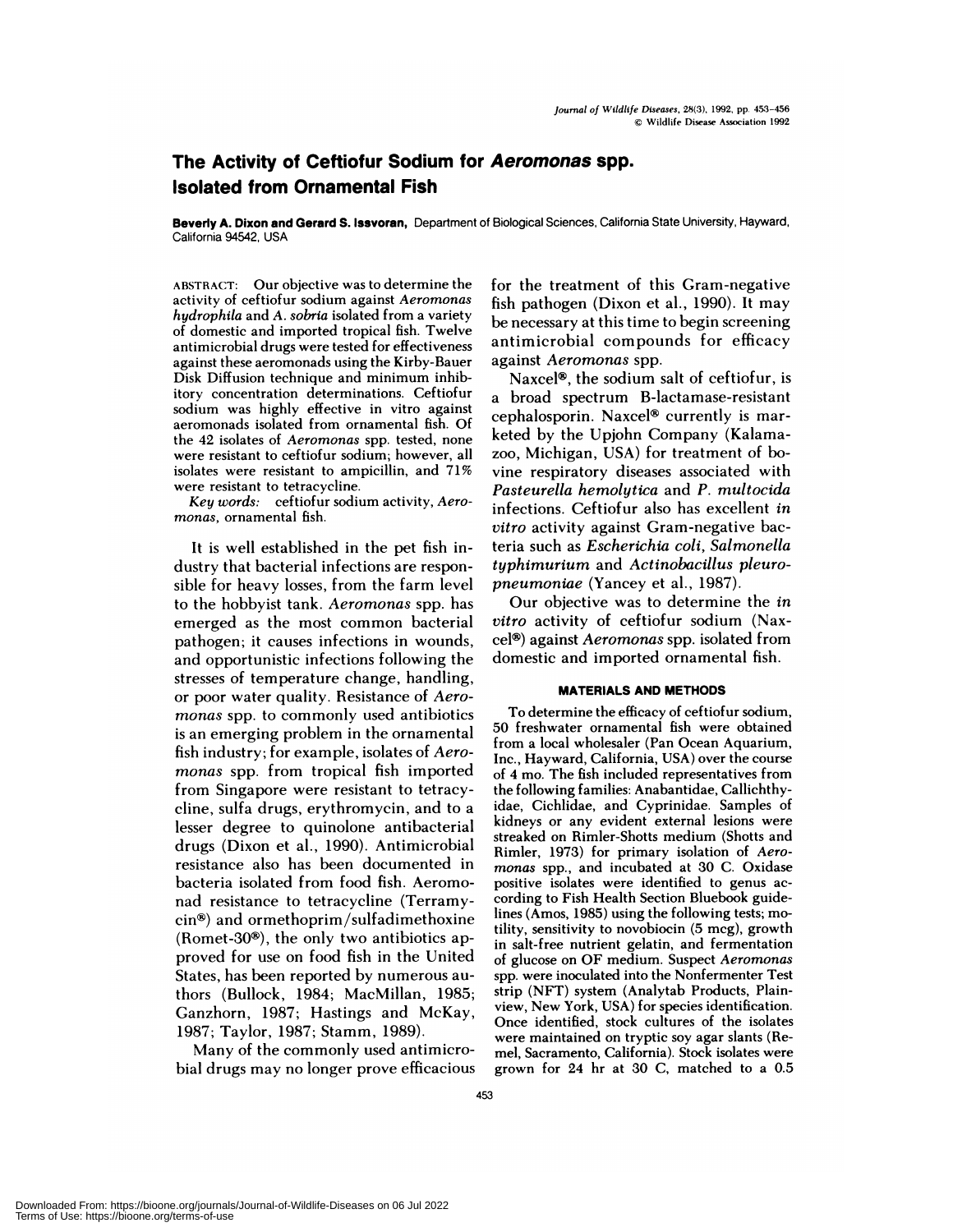| Antibiotic                         | Number of<br>resistant<br>isolates | Percent of<br>resistant<br>isolates<br>$(n = 42)$ |
|------------------------------------|------------------------------------|---------------------------------------------------|
| Ampicillin                         | 42                                 | 100                                               |
| Tetracycline                       | 30                                 | 71                                                |
| Nalidixic acid                     | 11                                 | 26                                                |
| Triple sulfa                       | 11                                 | 26                                                |
| Erythromycin                       | 8                                  | 19                                                |
| Nitrofuradontoin                   | 8                                  | 19                                                |
| Romet-30 <sup>®</sup> (ormetoprim- |                                    |                                                   |
| sulfadimethoxine)                  | 5                                  | 12                                                |
| Sulfamethoxazone-                  |                                    |                                                   |
| trimethoprim                       | 5                                  | 12                                                |
| Oxolinic acid                      | 5                                  | 12                                                |
| Neomvcin                           | 4                                  | 9.5                                               |
| Trimethoprim                       | 4                                  | 9.5                                               |
| Ceftiofur sodium                   | 0                                  | 0                                                 |

TABLE 1. Activity of Ceftiofur sodium for Aero*rnonas* spp. isolated from freshwater domestic and imported ornamental fish.

McFarland Standard and streaked onto Mueller- Hinton agar (Remel, Sacramento, California). In vitro antibiotic sensitivity to 12 antimicrobial drugs was determined using the Kirby-Bauer disk diffusion technique (Bauer et al., 1966). Twelve susceptibility disks were used. Erythromycin (0.015 mg), nalidixic acid (0.03 mg), neomycin (0.03 mg), and sulfamethoxazole (25 mcg)/trimethoprim (25 mcg) were obtained from General Diagnostics (Morris Plains, New Jersey, USA). Nitrofurantoin (0.3 mg), triple sulfa (0.3 mg), tetracycline (0.03 mg), trimetho prim  $(5 \text{ meg})$ , and ampicillin  $(10 \text{ meg})$  were obtained from Difco Laboratories (Detroit, Michigan). Oxolinic acid (2 mcg) and ormeto prim  $(1.2 \text{ mcg})$ /sulfadimethoxine  $(23.8 \text{ mcg})$ (Romet-30 $\circ$ ) were sampled by Baltimore Biological Laboratories (Cockeysville, Maryland, USA). Ceftiofur sodium (30 mcg) was supplied by the Upjohn Company (Kalamazoo, Michi gan). Following incubation at 30 C for 24 hr, inibition zone sites were measured. Minimum inhibitory concentrations (MIC) were determined by the Veterinary Diagnostic Laboratory System, University of California, Davis, California, using Sensititre susceptibility plates (Radiometer /Copenhagen Company, Westlake, Ohio, USA).

We sampled bacteria from the zone of inhibition around the ceftiofur sodium disk. As a control, we sampled bacteria from the same plate in an area without antibiotic exposure. The sam ples were fixed in 2% glutaldehyde for 30 min, rinsed twice in 0.05 M sodium cacodylate buffer for 10 min each at pH 7.2, fixed for 60 min in 1% osmium tetroxide, and rinsed twice in 2%



**FIGURE** 1.*Aeromonas sobria* unexposed controls; 24-hr culture grown on Mueller-Hinton agar at 30 C. Note uniform rod shaped cells.

sodium cacodylate buffer for 10 min each. The samples were stained for 30 min with 2% uranyl acetate made up in 30% ethanol. Dehydration was completed with 50% ethanol for 10 min, 70% ethanol for 10 min, 95% ethanol twice for 10 min each, and 100% ethanol three times for 10 min each. The samples were embedded in Spurr's resin (Ted Pella, Inc., Redding, California); sections were taken with a glass knife. The sections were stained with uranyl acetate and lead citrate, and examined using a Hitachi HS-8 transmission electron microscope (Hitachi Scientific Instruments, Mountain View, California).

#### **RESULTS**

Twenty-four of the 42 isolates were identified as *A. sobria,* 12 as *A. hydrophila* and six as *Aeromonas* spp. None of the isolates were resistant to ceftiofur sodium as determined by zone of inhibition size measurements. Zone sizes ranged from 19 to 35 mm. Minimum inhibitory concentrations ranged from 0.25 to 1.0  $\mu$ g/ml, well within the range of susceptibility. However, all 42 isolates were resistant to ampicillin, and 30 also were resistant to tetracycline (Table 1).

Control cells appeared as uniform rodshaped cells (Fig. 1). In contrast, aeromonad cells exposed to ceftiofur sodium appeared elongate with several indentations along the cell wall (Fig. 2).

### **DISCUSSION**

Ceftiofur sodium caused in vitro inhibition of *Aeromonas* spp. isolated from do-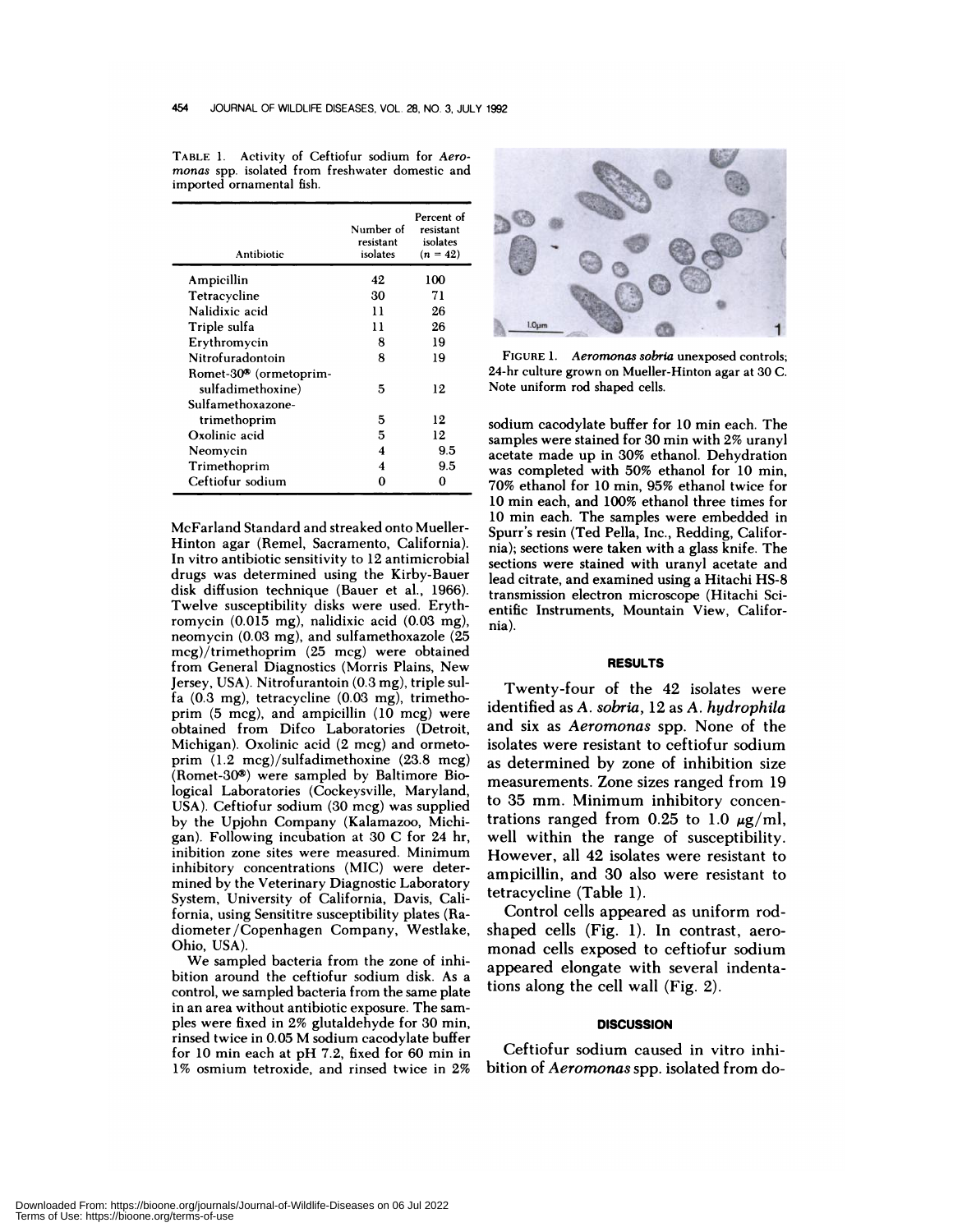

FIGURE 2. *Aerornonas sobria* exposed to 30 mcg of ceftiofur sodium; 24-hr culture grown on Mueller- Hinton agar at 30 C. Note indentations along the cell wall

mestic and imported ornamental fish. Naxcel<sup>®</sup>, the trade name for ceftiofur sodium, previously was shown to be very effective in the control of Gram-positive and Gramnegative bacterial pathogens of veterinary importance both in vivo and in vitro (Yancey et al., 1987). Ceftiofur sodium, like other cephalosporins, is bacteriocidal by inhibiting cell wall synthesis. Aeromonad cells exposed to ceftiofur appeared elongate with the presence of numerous indentations of the cell wall (Fig. 2) com pared with uniform control cells (Fig. 1).

In 1988, Naxcel<sup>®</sup> was approved by the Food and Drug Administration for the treatment of respiratory disease of cattle (U.S. Food and Drug Administration, 1988). Its broad spectrum activity partly is attributed to its resistance to bacterial B-lactamase (Jaglan et al., 1989).

Antibiotic resistant bacteria have been described from both food fish and shrimp culture (Brown, 1989). *Aeromonas* spp. resistant to several antimicrobial drugs have been observed from natural environments, including Chesapeake Bay (Maryland) and areas in Asia (McNicol et al., 1980). Dixon et a!., (1990) reported that over half of 70 isolates of *Aeromonas* spp. isolated from pet fish imported from Singapore were re sistant to seven of 12 antimicrobial drugs tested.

Because of the bacterial resistance to antibiotics already observed in human and veterinary medicine, bacterial resistance to antibiotics is a potential problem in the domestic and imported ornamental pet fish industry. Further in vivo study is needed to determine the potential for ceftiofur so dium as an efficacious treatment for aero monad infections of ornamental fish.

## **ACKNOWLEDGMENTS**

Funding for this study was provided by the 2. Upjohn Company, Kalamazoo, Michigan, USA. The authors thank Steve Scott and Nancy Smith for providing the electron photomicrographs.

#### **LITERATURE CITED**

- AMOS, K. H. 1985. Procedures for the detection and identification of certain fish pathogens. Fish Health Section, American Fisheries Society, Bethesda, Maryland, 114 pp.
- BAUER, A. W., M. M. KIRBY, J. C. SHERRIS, **AND** M. TURCK. 1966. Antibiotic susceptibility testing by a standardized single disk method. American Journal of Clinical Pathology 45: 493-496.
- BROWN, J. H. 1989. Antibiotics: Their use and abuse in aquaculture. World Aquaculture 20: 34-43.
- BULLOCK, C. 1984. Enteric redmouth disease of salmonids. U.S. Fish and Wildlife Service Fish Disease Leaflet 67, National Fish Health Re search Laboratory, Kearneysville, West Virginia, 2 pp.<br>Dixon, B. A., J. Yamashita, and F. Evelyn. 1990.
- Antibiotic resistance of *Aeromonas* spp. isolated from tropical fish imported from Singapore. Journal of Aquatic Animal Health 2: 295-297.
- GANZHORN, J. 1987. *Aeromonas salmonicida,* ap parent drug resistance to ormetoprim-potentiated sulfadimethoxine. Fish Health Section Newsletter 15: 4, American Fisheries Society, Bethesda, Maryland, pp. 1-12.
- HASTINGS, T., AND A. **MCKAY.** 1987. Resistance of *Aerornonas salmonicida* to oxolinic acid. Aqua culture 61: 165-171.
- JAGLAN, P. 5., M. F. **KUBICEK,** T. S. ARNOLD, B. L. Cox, R. H. ROBBINS, D. B. JOHNSON, AND T. J. GILBERTSON. 1989. Metabolism of ceftiofur. Nature of urinary and plasma metabolites in rats and cattle. Journal of Agricultural Food Chemistry 37: 1112-1118.
- **MACMILLAN,** J. 1985. Infectious diseases. *In* Chan nel catfish culture, C. S. Tucker (ed). Elsevier, Amsterdam, Netherlands, pp. 405-496.
- MCNICOL, L. A., K. M. S. AzIz, I. HUG, J. B. **KAPAR,** H. A. LOCKMAN, E. F. REMMERS, W. M. **SPIRA,** M. J. **VOLL, AND** R. R. COLwELL. 1980. Isolation of drug resistant *Aeromonas hydrophila* from aquatic environments. Antimicrobial Agents and Chemotherapy 17: 477-483.
- SHOTTS, E. B., AND R. **RIMLER.** 1973. Medium for